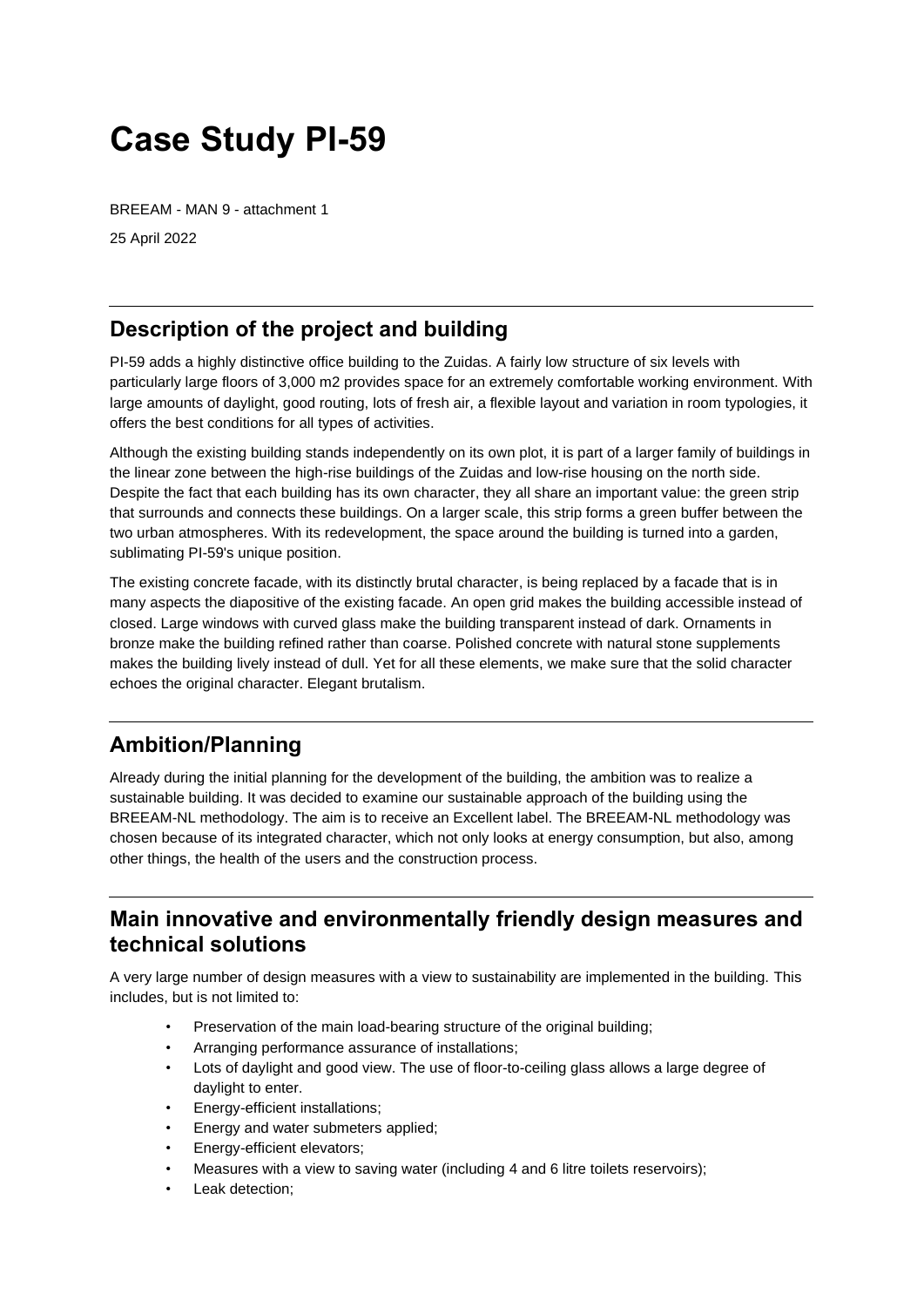- Energy-efficient lighting;
- Very central location with excellent accessibility by public transport;
- PV panels on the available roof surface;
- Special provisions have been made for various animal species, which will be placed in and around the building:
	- Different types of planting will be placed on the north, east and south sides of the building so that different microclimates are available for the smaller mammals;
	- Native fruit-bearing trees or shrubs are planted as habitat for insects and also foraging opportunities for breeding birds
	- 15 nesting places for the house sparrow and 15 nesting places for the swift will be provided;
	- A solitary beehive will be installed.
- Water collection: green roof on the parking garage and a wadi on the Prinses Irenestraat.

#### **Steps to reduce environmental impact during the construction process**

During the construction process, measures are taken to limit the impact of the construction work on the environment as much as possible. To this end, for example, waste is separated on the construction site so that it can be processed further in a sustainable manner. Wessels Zeist also actively takes steps to reduce energy consumption on the construction site and minimize its transport to and from the construction site.

#### **Cost-benefit**

Realizing a sustainable building is of great value in the eyes of the client. The measures that are taken to obtain a BREEAM certificate entail additional costs. Ultimately, in this BREEAM certification, the investor sees great added value in terms of lettability of the property.

#### **Sustainable measures in the social and economic field**

The project is located in the linear strip of buildings between the low-rise homes of Amsterdam South and the high-rise offices of the Zuidas. The new identity of the building forms a link between these two atmospheres, by creating a green buffer zone in the form of a garden and by having the architectural appearance of a villa as well as an office. The aforementioned green buffer zone is actively enhanced because the building has an orientation in all directions, with entrances on multiple sides, and a surrounding garden that in some places also functions as a wadi, thus fulfilling the green ambitions of the Municipality of Amsterdam. In addition, a pocket park is also being created, which will improve the quality of life in the area by forming a social meeting place.

#### **Process and organisation**

The building was designed through an integrated design process, in which a multidisciplinary design team was responsible for the total design led by the contractor. V8 Architects was responsible for the architectural design, Homij for the installation technical advice regarding E, W and S installations, Van Rossum for the structural design and LBP Sight provided the building physics advice, including sustainability, acoustics, fire safety and daylight. Because the contractor (Wessels Zeist) is involved in the process from the start, a lot of attention is paid to the manufacturability of the design. This involvement also results in a greater degree of quality control during construction.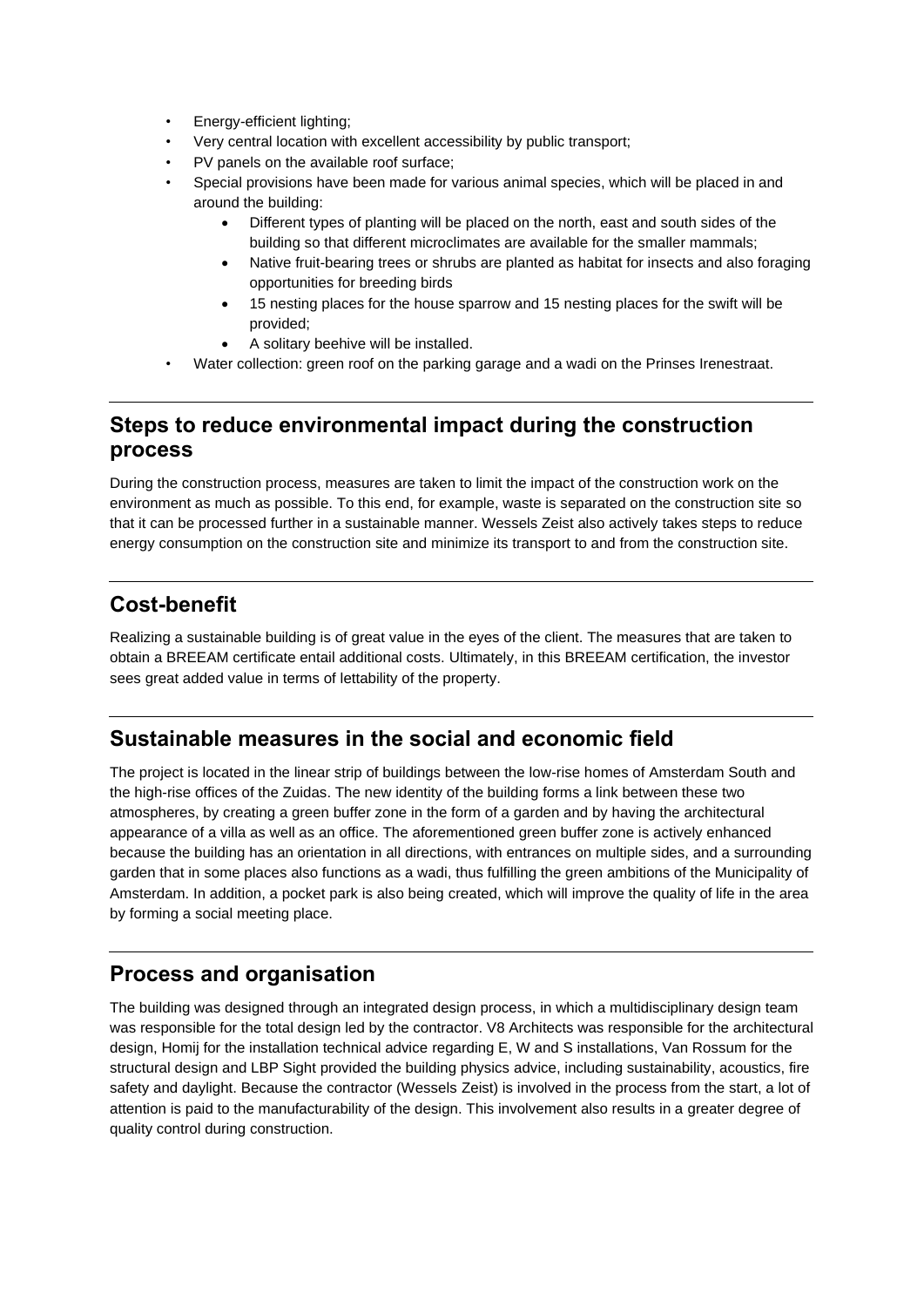# **Tips for next project**

In order to integrate sustainability into the design, it is important to establish this ambition at an early stage and to pay continuous attention to this subject during the process. Involving the contractor at an early stage has a positive effect on the feasibility of the design and on the quality of the building to be built.

#### **Numbers**

| <b>Total GFA</b>                                                        | 19.986 m2  |
|-------------------------------------------------------------------------|------------|
| Usable area (NEN 2580)                                                  | 18.630 m2  |
| Usable area (EPC) office functions                                      | 17.785 m2  |
| <b>GFA office functions</b>                                             | 19.629 m2  |
| Usable area (EPC) meeting functions                                     | 343 m2     |
| GFA meeting functions                                                   | 357 m2     |
|                                                                         |            |
| Roof surface                                                            | 3.690 m2   |
| <b>Terrain Area</b>                                                     | $0,749$ ha |
|                                                                         |            |
| Traffic areas (corridors, elevator lobbies and<br>emergency stairwells) | 842,4 m2   |
| Waste storage space                                                     | 34,4 m2    |
| Storage storage space                                                   | 72,0 m2    |

# **Energy/water consumption**

| Expected energy requirement    | 57,31 kWh/m2*                                          |
|--------------------------------|--------------------------------------------------------|
| Expected primary fossil energy | 43,19 kWh/m2*                                          |
|                                | No gas-fired appliances or other fossil fuels are used |
|                                | in the building. Electricity is used.                  |
| Share of renewable energy      | 57,5%*                                                 |
| Expected water requirement     | 10 $m^3$ /person/year                                  |
| Energy label                   | $A+++$                                                 |

\* BENG calculation dated 16-11-2021 by Techniplan Adviseurs B.V.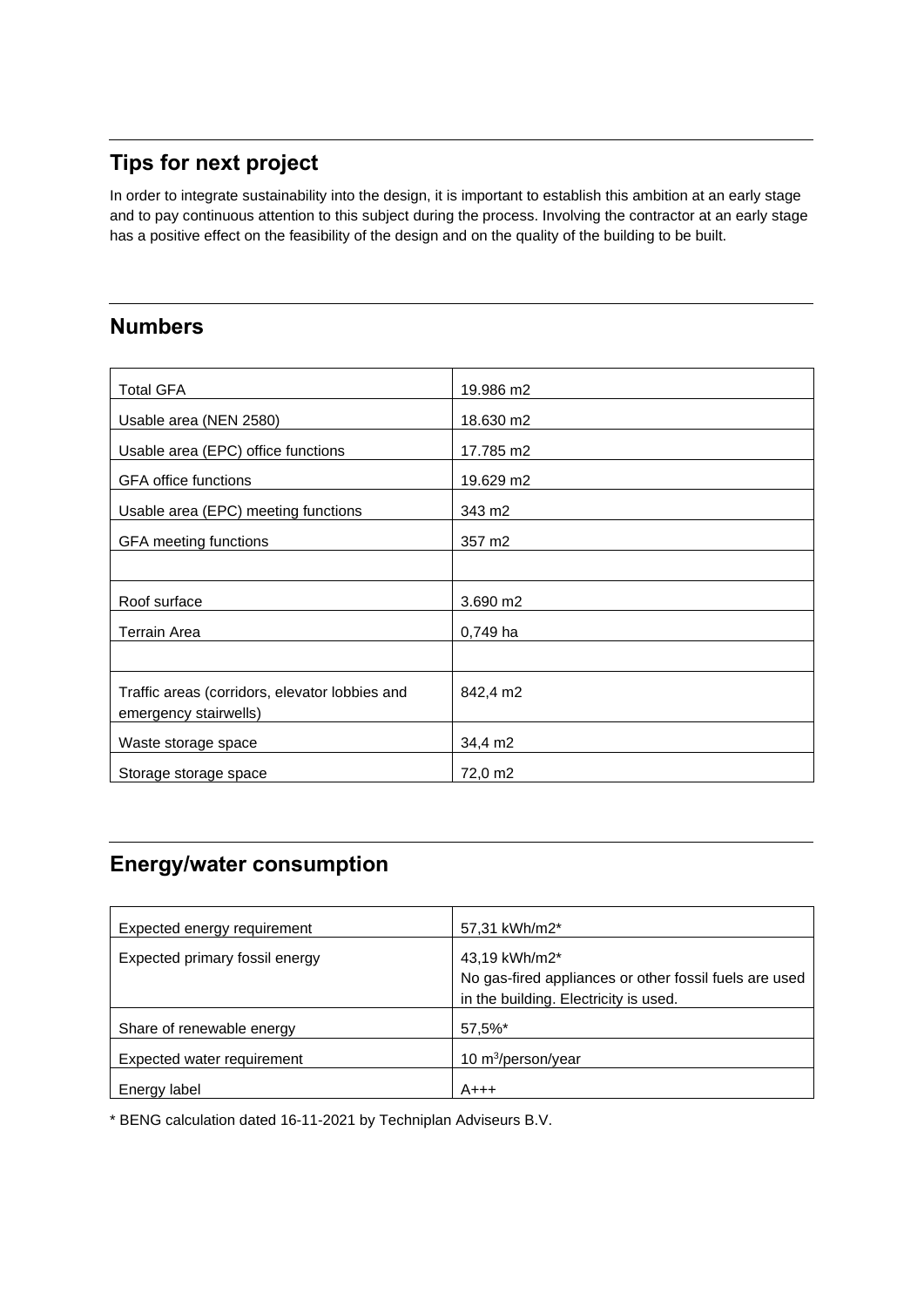#### **EPC**

| Rc value ground floor (EPC)  | 3,7            | m <sub>2K</sub> /W |
|------------------------------|----------------|--------------------|
| Roof Rc Value (EPC)          | 6,3            | m <sub>2K</sub> /W |
| Rc value facades (EPC)       | 4,7            | m <sub>2K</sub> /W |
| LTA/ZTA value facade glazing | 60/28          |                    |
| U-value facade glazing       | Uglass:<br>1,5 | W/m2K              |
| qv-10 value (EPC)            | 0,25           | dm3/sm2            |
| Number of PV panels          | Ca. 440        | panels             |
| Surface PV panels            | 704            | m <sub>2</sub>     |
| Power PV panels              | 210            | Wp/m2              |
| Inclination angle PV panels  | 10             | degrees            |

#### **BREEM-NL credits**

Management : MAN 1, MAN 2, MAN 3, MAN 4, MAN 8, MAN 9 Health : HEA 1, HEA 3, HEA 4, HEA 5, HEA 6, HEA 7, HEA 8, HEA 9, HEA 10, HEA 11 Energy : ENE 1, ENE 2a, ENE 4, ENE 5, ENE 8, ENE 26 Transport : TRA 1a, TRA 1b, TRA 2, TRA 3a, TRA 4, TRA 5, TRA 7, TRA 8 Water: WAT 1a, WAT 2, WAT 3, WAT 4, WAT 6 Materials : MAT 1, MAT 5, MAT 7, MAT 8 Waste: WST 1, WST 3a, WST 5, WST 6 Land use and ecology : LE 1, LE 3, LE 4, LE 6 Contamination : POL 2, POL 4, POL 6, POL 7, POL 8

#### **Facts & numbers**

| <b>Total GFA</b> | 19.986 m2                         |
|------------------|-----------------------------------|
| Client           | Cityhold Prinses Coöperatief U.A. |
| Contractor       | Wessels Zeist BV                  |
| Architect        | V8 Architects                     |
| Constructor      | Van Rossum                        |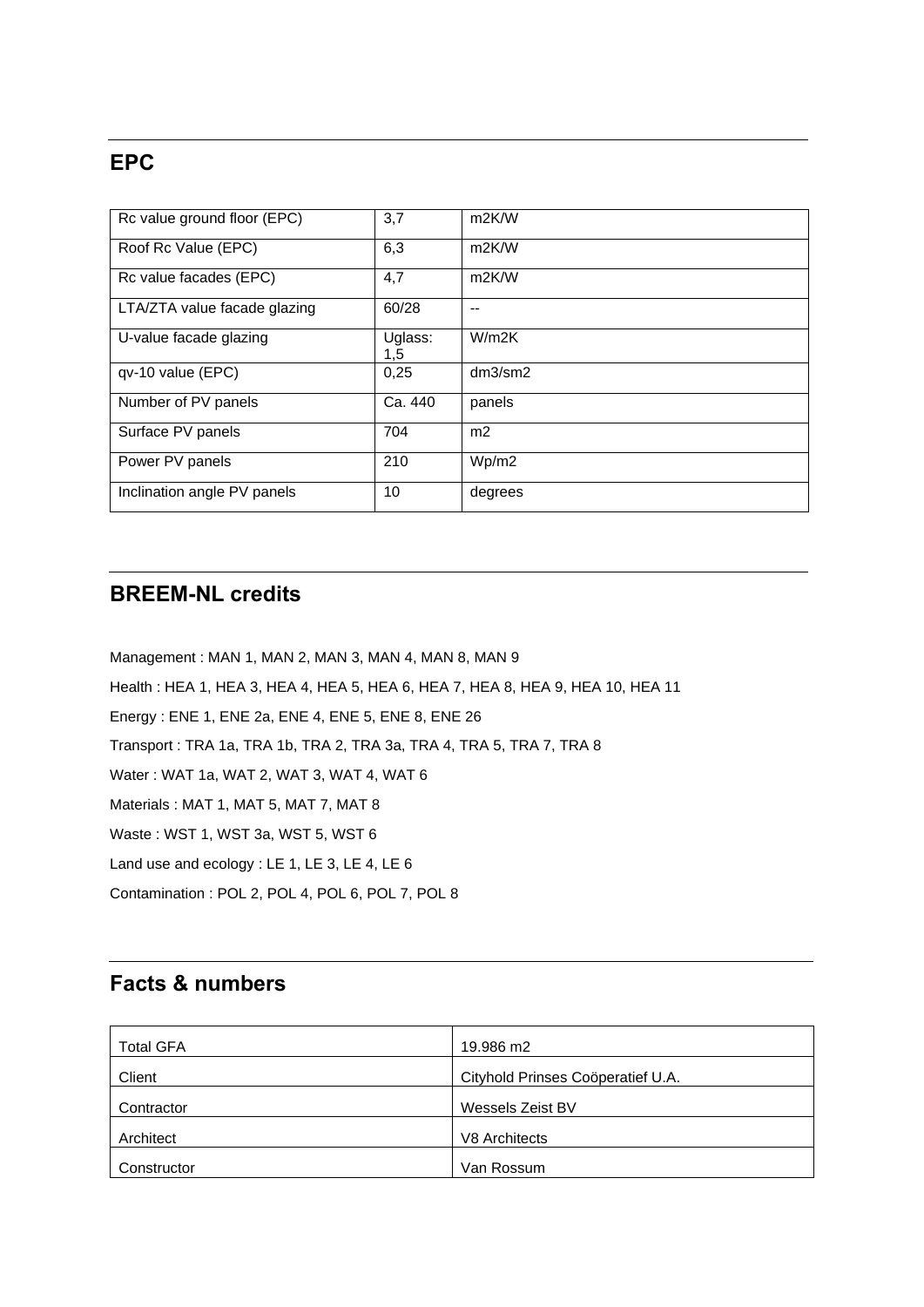| Installations              | Homij                               |
|----------------------------|-------------------------------------|
| E-Installations            | Techniplan                          |
| Building physics           | LBP Sight                           |
| Ambition BREEAM - NL score | Excellent, score of >75% (expected) |
| <b>Project Categories</b>  | Office and commercial buildings     |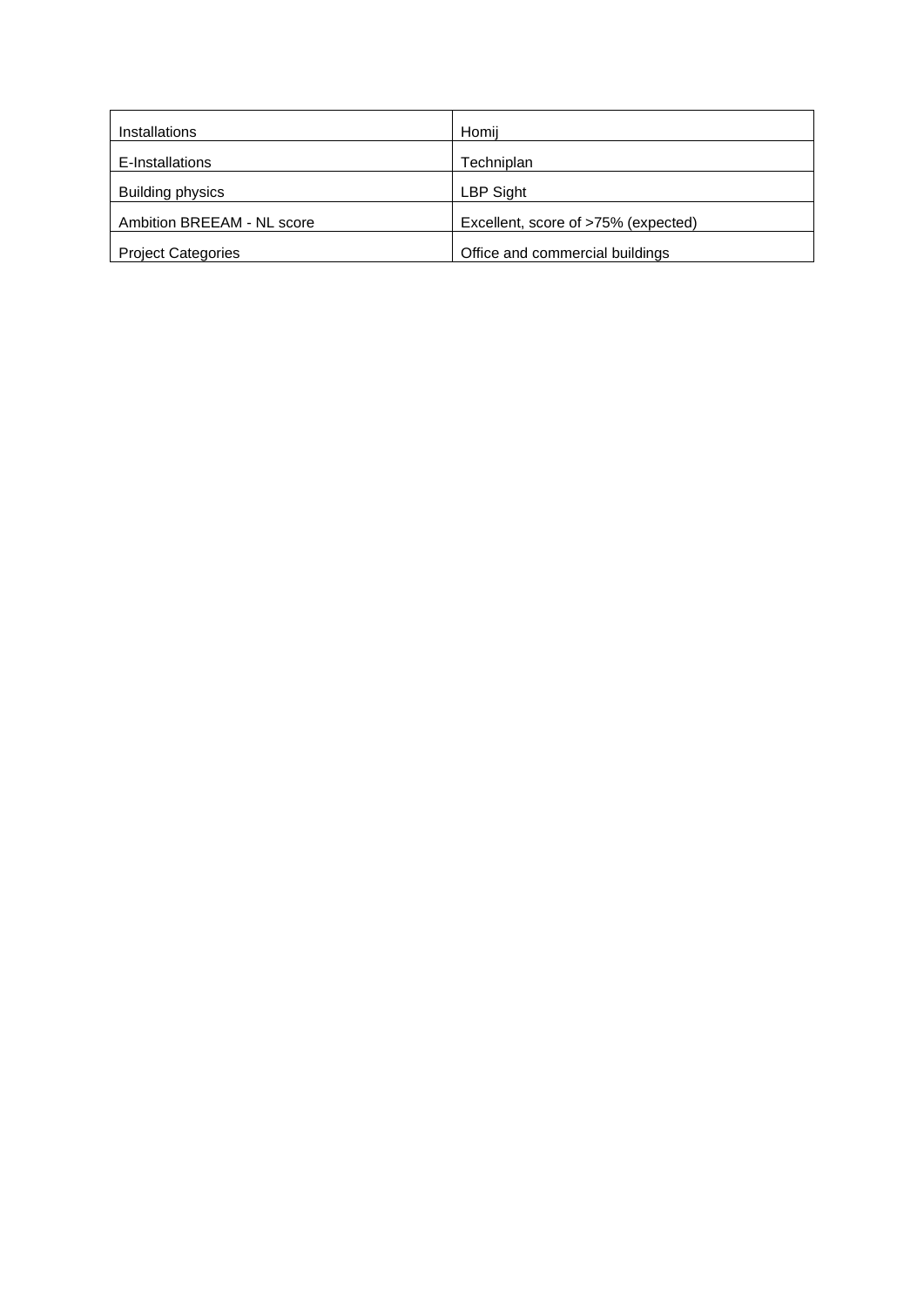# **Case Study PI-59**

MAN 9 - bijlage 1 25 april 2022

#### **Beschrijving van het project en gebouw**

Met PI-59 wordt aan de Zuidas een sterk onderscheidend kantoorgebouw toegevoegd. Een vrij laag casco (zes lagen) met bijzonder grote vloeren van 3.000 m2 bieden ruimte voor een uitermate comfortabele werkomgeving. De grote hoeveelheid daglicht, goede routing, frisse lucht, flexibele indeelbaarheid en variatie in ruimtetypologie bieden voor alle soorten activiteiten de beste condities.

Hoewel het bestaande gebouw zelfstandig op haar eigen kavel staat, is het onderdeel van een grotere familie van gebouwen in de lineaire zone tussen de hoogbouw van de Zuidas en de lage woningbouw aan de noordzijde. En ondanks dat ieder gebouw haar eigen karakter heeft, delen zij een belangrijke waarde: de groene strook die deze gebouwen omgeeft en met elkaar verbindt. Op een grotere schaal vormt deze strook een groene buffer tussen de twee stedelijke sferen. Met de herontwikkeling wordt de vrije ruimte rondom het gebouw ingericht als tuin, waarmee PI-59 hiermee haar unieke positie sublimeert.

De bestaande betonnen gevel, met haar uitgesproken brute karakter, wordt vervangen door een gevel die in veel aspecten het diapositief is van de bestaande gevel. Een open raster maakt het gebouw toegankelijk in plaats van gesloten. Grote ramen met gebogen glas maken het gebouw transparant in plaats van donker. Ornamenten in brons maken het gebouw verfijnd in plaats van grof. Gepolijst beton met natuursteen toeslag maakt het gebouw levendig in plaats van doods. Maar bij al deze elementen zorgen we ervoor dat het solide karakter een echo vormt van het oorspronkelijke karakter. Elegant brutalisme.

## **Ambities/planvorming**

Bij de eerste plannen voor de ontwikkeling van het pand is de ambitie gesteld een duurzaam gebouw te realiseren. Hierbij is ervoor gekozen om de duurzame insteek van het gebouw te toetsen middels de BREEAM-NL methodiek. Het streven hierbij is een Excellent-label. De keuze is hierbij op de BREEAM-NL methodiek gevallen vanwege het integrale karakter, waarbij niet alleen naar het energiegebruik wordt gekeken, maar ook onder andere naar de gezondheid van de gebruikers en naar het bouwproces.

#### **Belangrijkste innovatieve en milieuvriendelijke ontwerpmaatregelen en technische oplossingen**

In het gebouw wordt een zeer groot aantal ontwerpmaatregelen met het oog op duurzaamheid doorgevoerd.

Dit betreft onder andere:

- Behoud van de hoofddraagconstructie van het oorspronkelijke gebouw;
- Prestatieborging inregelen van installaties;
- Veel daglichttoetreding en goed uitzicht. Door het toepassen van verdiepingshoog glas is er sprake van een grote mate van daglichttoetreding.
- Energiezuinige installaties;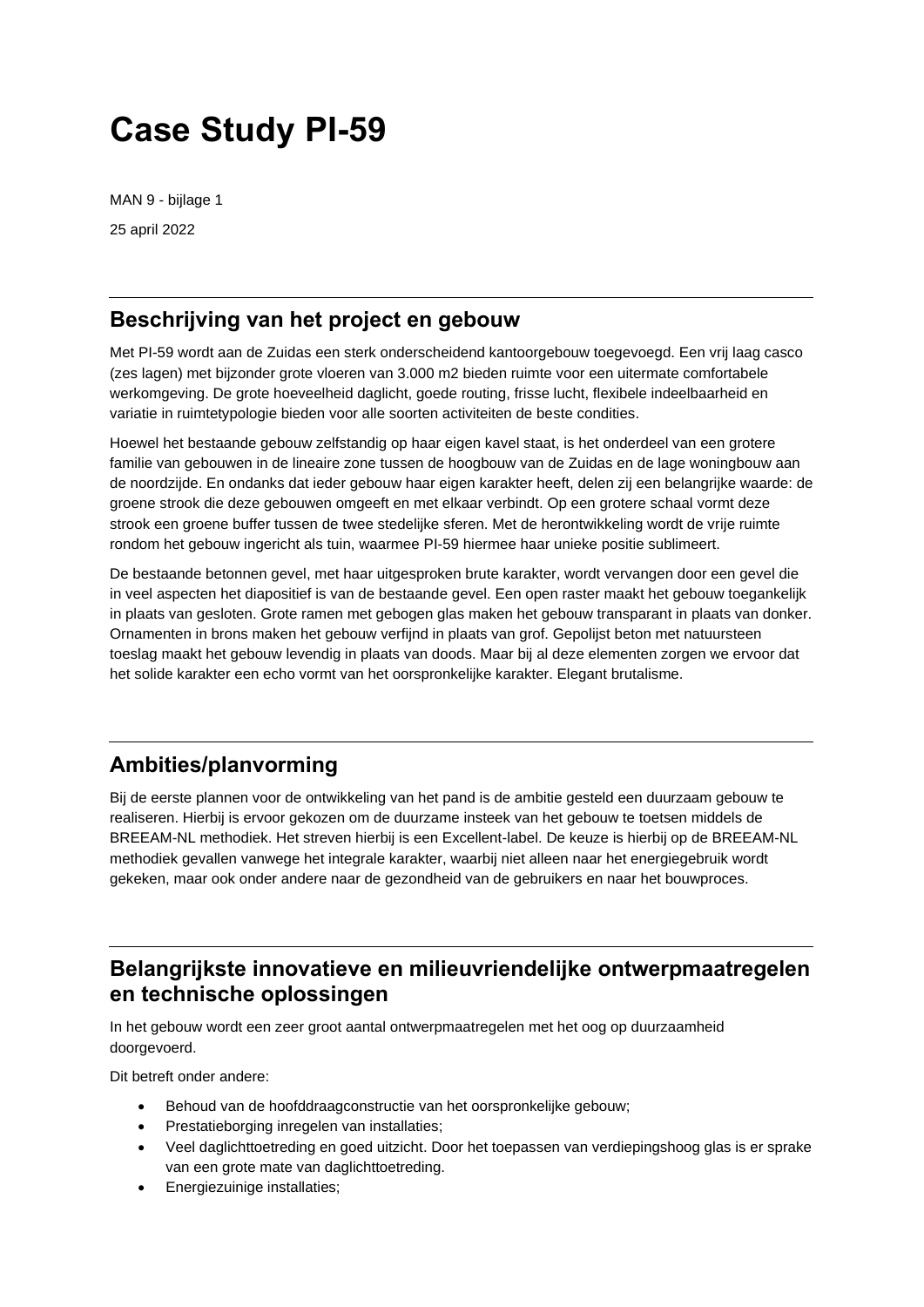- Submeters energie en water toegepast;
- Energiezuinige liften;
- Maatregelen met het oog op waterbesparing (o.a. 6 liter reservoirs toiletten);
- Lekdetectie:
- Energiezuinige verlichting:
- Zeer centrale ligging met uitstekende bereikbaarheid middels openbaar vervoer;
- PV-panelen op het beschikbare dakoppervlak;
- Voor verschillende diersoorten zijn speciale voorzieningen getroffen, die een plaats krijgen aan en rond het gebouw:
	- o Er worden verschillende types beplanting verspreid over de noord-, oost- en zuidzijde van het gebouw aangebracht zodat verschillende microklimaten voorhanden zijn voor de kleinere zoogdieren;
	- o Er worden inheems vruchtdragende bomen of struiken aangeplant als leefgebied voor insecten en tevens foerageermogelijkheid voor broedvogels
	- o Er worden 15 nestplaatsen voor de huismus en 15 nestplaatsen voor de gierzwaluw aangebracht;
	- o Er wordt een solitaire bijenkast geplaatst.
- Wateropvang: groendak op parkeergarage, wadi aan de Prinses Irenestraat.

#### **Stappen ter reductie van milieu impact tijdens bouwproces**

Tijdens het bouwproces worden maatregelen getroffen om de impact van de bouwwerkzaamheden op het milieu zo veel mogelijk te beperken. Hiertoe wordt bijvoorbeeld afval op de bouwplaats gescheiden zodat dit op een duurzame wijze verder verwerkt kan worden. Ook wordt door Wessels Zeist actief gestuurd op het verminderen van het energiegebruik op de bouwplaats en door het vervoer van en naar de bouwplaats.

#### **Kosten/baten**

Het realiseren van een duurzaam gebouw is in de ogen van de opdrachtgever van grote waarde. De maatregelen die genomen worden en het doorlopen van het proces om een BREEAM-certificaat te behalen brengen extra kosten met zich mee. Aan de andere kant ziet de belegger grote meerwaarde voor de verhuurbaarheid van het pand.

#### **Enkele duurzame maatregelen op sociaal en economisch gebied**

Het project bevindt zich in de lineaire strook gebouwen tussen de laagbouw woningen van Amsterdam Zuid en de hoogbouw kantoren van de Zuidas. De nieuwe identiteit van het gebouw vormt een schakel tussen deze twee sferen, door ertussenin een groene bufferzone te creëren in de vorm van en tuin en door hiernaast architectonisch zowel de uitstraling van een villa als kantoor te hebben. De groene bufferzone wordt versterkt doordat het gebouw een oriëntatie alle kanten op heeft, met ingangen aan meerdere zijden, en een rondom gaande tuin die op sommige plekken tevens als wadi functioneert, waarmee wordt voldaan aan de groene ambities van Gemeente Amsterdam. Hiernaast wordt ook een pocketpark gecreëerd, wat de leefbaarheid van het gebied ten goede zal komen, door een sociale ontmoetingsplek te vormen.

#### **Proces en organisatie**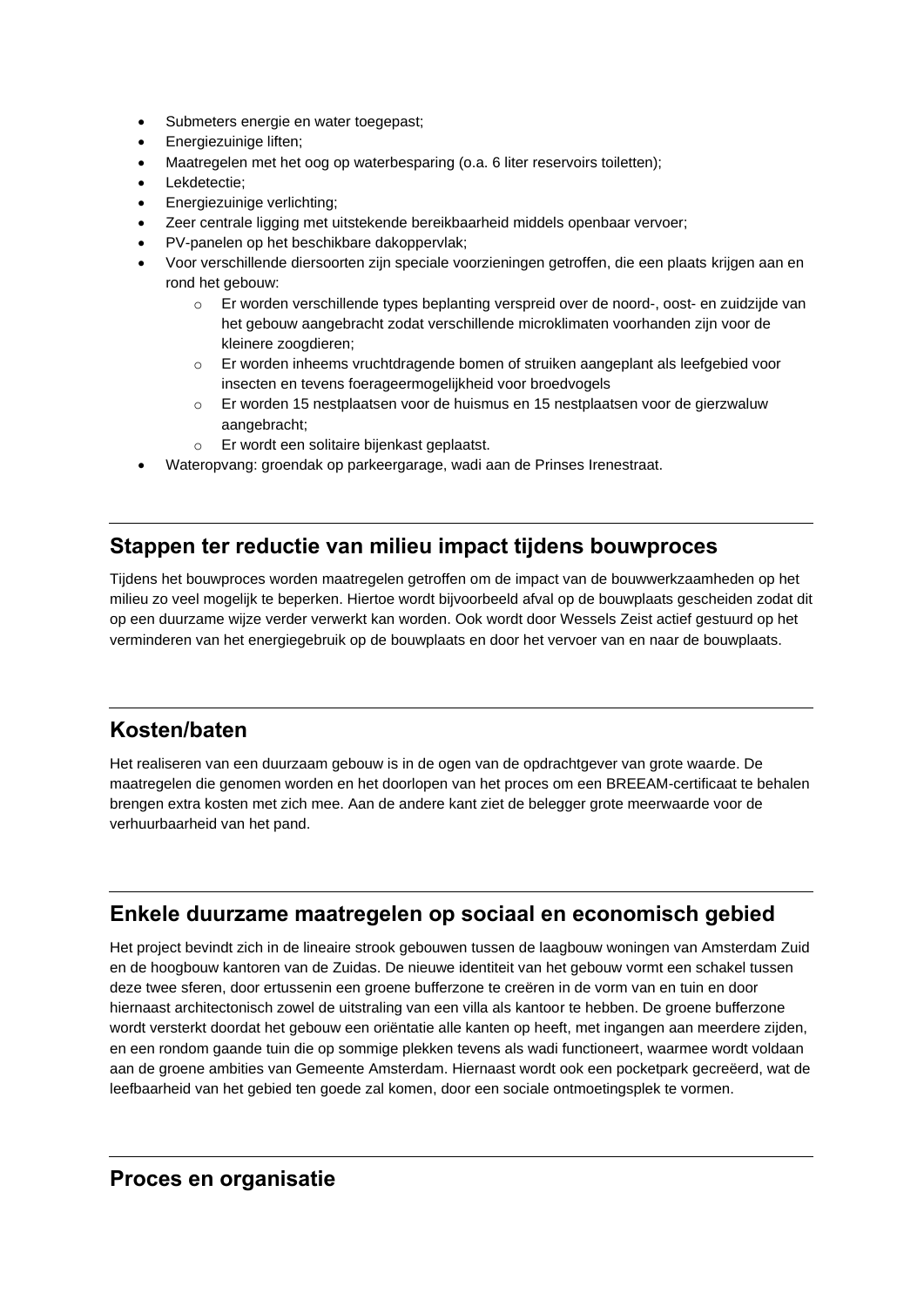Het ontwerp voor het gebouw is tot stand gekomen in een integraal ontwerpproces, waarbij een multidisciplinair ontwerpteam verantwoordelijk was voor het totaalontwerp aangevoerd door de aannemer. Hierbij was V8 Architects verantwoordelijk voor het architectonisch ontwerp, Homij voor het installatietechnisch advies voor E-, W-, en S-installaties, Van Rossum voor het constructief ontwerp en LBP Sight leverde het bouwfysisch advies, waaronder duurzaamheid, akoestiek, brandveiligheid en daglicht. Doordat de aannemer (Wessels) vanaf het begin bij het proces is betrokken, is er veel aandacht voor de maakbaarheid van het ontwerp. Ook resulteert deze betrokkenheid in een grotere mate van sturing op kwaliteit tijdens de bouw.

#### **Tips voor volgend project**

Om duurzaamheid integraal in het ontwerp te verwerken is het van belang vroegtijdig deze ambitie vast te stellen en tijdens het proces continu aandacht aan dit onderwerp te besteden. Het vroegtijdig betrekken van de aannemer heeft hierbij een positief effect op de maakbaarheid van het ontwerp en op de kwaliteit van het te realiseren gebouw.

#### **Cijfers**

| <b>Totaal BVO</b>                                               | 19.986 m2 |
|-----------------------------------------------------------------|-----------|
| GBO (NEN 2580)                                                  | 18.630 m2 |
| GBO (EPC) kantoorfuncties                                       | 17.785 m2 |
| <b>BVO</b> kantoorfuncties                                      | 19.629 m2 |
| GBO (EPC) bijeenkomstfuncties                                   | 343 m2    |
| <b>BVO</b> bijeenkomstfuncties                                  | 357 m2    |
|                                                                 |           |
| Dakoppervlak                                                    | 3.690 m2  |
| Terreinoppervlak                                                | 0,749 ha  |
|                                                                 |           |
| Verkeersruimten (gangen, liftlobby's en<br>vluchttrappenhuizen) | 842,4 m2  |
| Afval opslagruimte                                              | 34,4 m2   |
| Berging opslagruimte                                            | 72,0 m2   |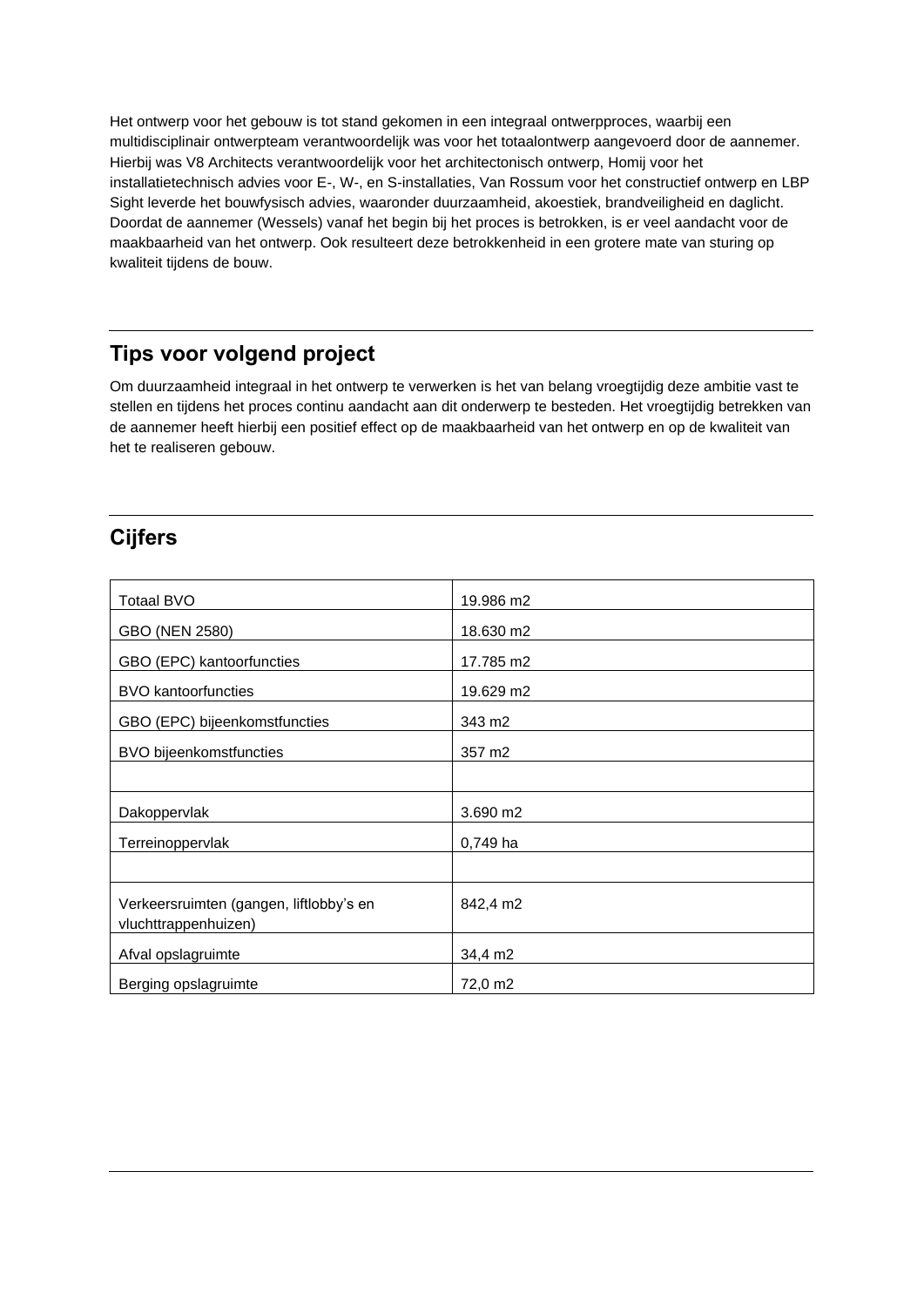#### **Energie/waterverbruik**

| Verwachte energiebehoefte           | 57,31 kWh/m2*                                                                                                                                                                |
|-------------------------------------|------------------------------------------------------------------------------------------------------------------------------------------------------------------------------|
| Verwachte primaire fossiele energie | 43,19 kWh/m2*<br>In het gebouw wordt geen gebruik gemaakt van<br>gasgestookte toestellen of andere fossiele<br>brandstoffen. Wel wordt gebruik gemaakt van<br>elektriciteit. |
| Aandeel hernieuwbare energie        | 57,5%*                                                                                                                                                                       |
| Verwachte waterbehoefte             | 10 $m^3$ /persoon/jaar                                                                                                                                                       |
| Energielabel                        | A+++                                                                                                                                                                         |

\* BENG berekening d.d. 16-11-2021 door Techniplan Adviseurs B.V.

## **EPC**

| Rc-waarde begane grondvloer (EPC) | 3,7          | m <sub>2K</sub> /W |
|-----------------------------------|--------------|--------------------|
| Rc-waarde dak (EPC)               | 6,3          | m <sub>2K</sub> /W |
| Rc-waarde gevels (EPC)            | 4,7          | m <sub>2K</sub> /W |
| LTA/ZTA-waarde gevelbeglazing     | 60/28        |                    |
| U-waarde gevelbeglazing           | Uglas: $1,5$ | W/m2K              |
| qv-10 waarde (EPC)                | 0,25         | dm3/sm2            |
| Aantal PV-panelen                 | Ca. 440      | stuks              |
| Oppervlak PV-panelen              | 704          | m <sub>2</sub>     |
| Vermogen PV-panelen               | 210          | Wp/m2              |
| Hellingshoek PV-panelen           | 10           | graden             |

## **BREEM-NL credits**

Management : MAN 1, MAN 2, MAN 3, MAN 4, MAN 8, MAN 9 Gezondheid : HEA 1, HEA 3, HEA 4, HEA 5, HEA 6, HEA 7, HEA 8, HEA 9, HEA 10, HEA 11 Energie : ENE 1, ENE 2a, ENE 4, ENE 5, ENE 8, ENE 26 Transport : TRA 1a, TRA 1b, TRA 2, TRA 3a, TRA 4, TRA 5, TRA 7, TRA 8 Water : WAT 1a, WAT 2, WAT 3, WAT 4, WAT 6 Materialen : MAT 1, MAT 5, MAT 7, MAT 8 Afval : WST 1, WST 3a, WST 5, WST 6 Landgebruik en ecologie : LE 1, LE 3, LE 4, LE 6